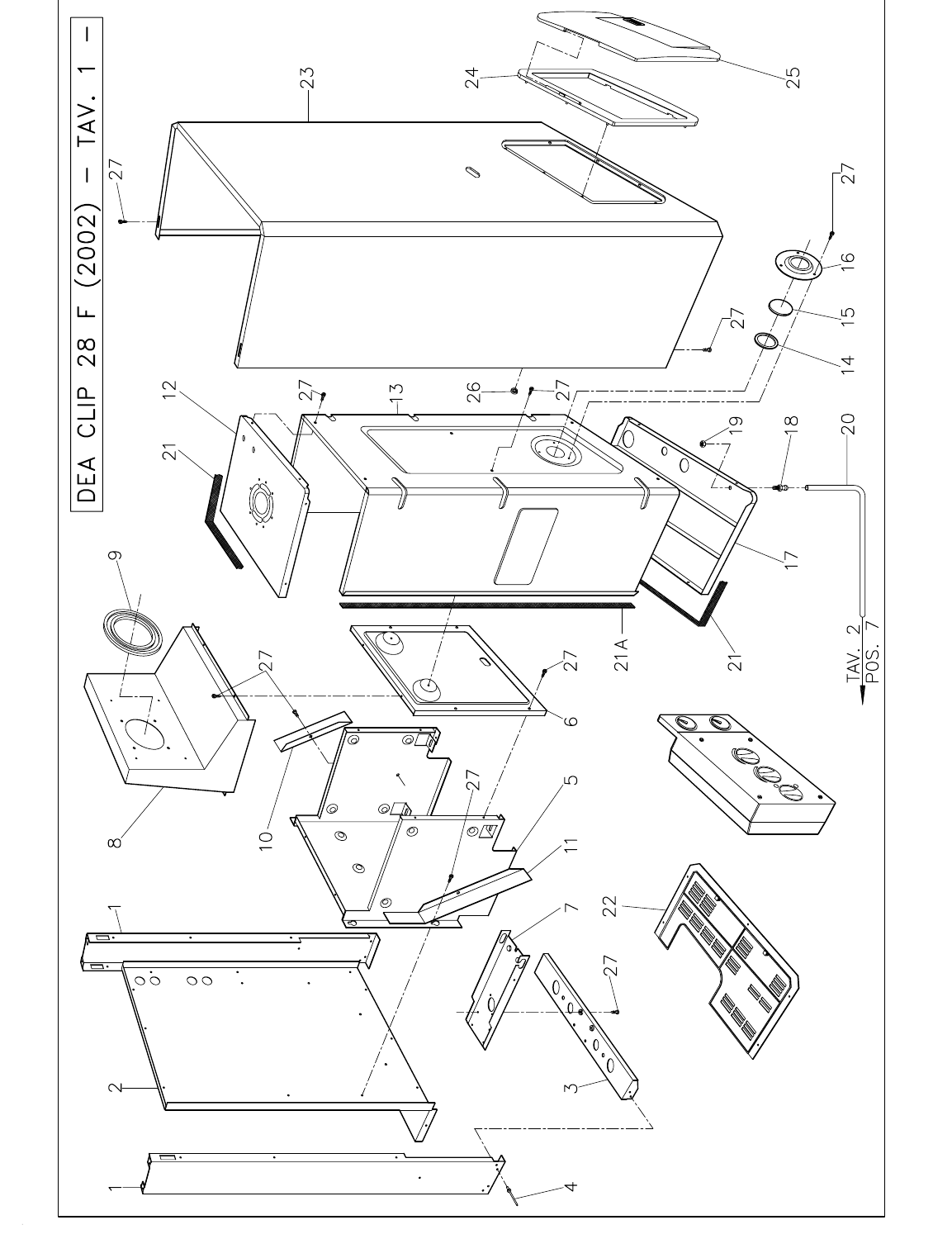## **COMPONENTI TAV.1 DEA CLIP 28 F (2002)**

| POS.           | <b>CODICE</b>    | <b>DESCRIZIONE</b>                         | PREZZO L. | $PREZZO \in$ |
|----------------|------------------|--------------------------------------------|-----------|--------------|
|                | <b>PIA0700P</b>  | <b>PIANTONE</b>                            | 13000     | 6,71         |
| 2              | SCN0700P         | PIASTRA CAMERA COMBUSTIONE                 | 44250     | 22,85        |
| 3              | DIM0700P         | <b>DIMA SUPPORTO TUBI</b>                  | 12250     | 6,33         |
| 4              | <b>RIV0001P</b>  | RIVETTO ALLUMINIO ø3x6                     | 100       | 0,05         |
| 5              | CCO0001P1S       | <b>CAMERA DI COMBUSTIONE</b>               | 25000     | 12,91        |
| 6              | <b>CCC0001P</b>  | CHIUSURA CAMERA DI COMBUSTIONE             | 13000     | 6,71         |
| 7              | STF0700P         | STAFFA SUPPORTO CRUSCOTTO                  | 8250      | 4,26         |
| 8              | <b>CVS0004PR</b> | CONVOGLIATORE FUMI STAGNA                  | 35000     | 18,08        |
| $\overline{9}$ | GSI0002P         | <b>GUARNIZIONE ASPIRAZIONE VENTILATORE</b> | 4500      | 2,32         |
| 10             | <b>PDX0004P</b>  | PARATIA DESTRA                             | 4000      | 2,07         |
| 11             | <b>PSX0501P</b>  | PARATIA SINISTRA                           | 2600      | 1,34         |
| 12             | PAS0004P1        | PARETE SUPERIORE CAM. STAGNA               | 25000     | 12,91        |
| 13             | COP0700P         | COPERCHIO CAMERA STAGNA                    | 29000     | 14,98        |
| 14             | GSI0003P         | GUARNIZIONE SILICONE VETRO SPIA 50,5x41x2  | 3000      | 1,55         |
| 15             | <b>VTS0001P</b>  | <b>DISCO VETRO SPIA</b>                    | 2700      | 1,39         |
| 16             | FLG0002P1        | <b>FLANGIA SPIONCINO</b>                   | 2000      | 1,03         |
| 17             | PAI0004P1        | PARETE INFERIORE CAMERA STAGNA             | 15000     | 7,75         |
| 18             | RAM0001P1        | PRESA DEPRESSIONE CAMERA STAGNA            | 700       | 0,36         |
| 19             | <b>DAE0006P</b>  | DADO ESAGONALE ZNC. M5                     | 100       | 0,05         |
| 20             | <b>TSI0002P</b>  | TUBO SILICONE D.4x7                        | 4500      | 2,32         |
| 21             | <b>NEO0001P</b>  | NEOPRENE ADESIVO 15x2                      | 1500      | 0,77         |
| 21A            | <b>NEO0002P</b>  | NEOPRENE ADESIVO 15x3                      | 2000      | 1,03         |
| 22             | GRMP700P         | <b>GRIGLIA MANTELLO</b>                    | 7000      | 3,62         |
| 23             | MOBV700P         | <b>MOBILETTO VERNICIATO</b>                | 72500     | 37,44        |
| 24             | CCR20CL1P        | <b>CORNICIE CRUSCOTTO</b>                  | 5000      | 2,58         |
| 25             | PAC20CL1P        | PORTINA ANTERIORE CRUSCOTTO                | 13000     | 6,71         |
| 26             | RON0700P1        | RONDELLA ELASTICA ø5                       | 100       | 0,05         |
| 27             | <b>VIT0301P</b>  | VITE AUT. TESTA LARGA 4,2x9,5 ZINCATA      | 100       | 0,05         |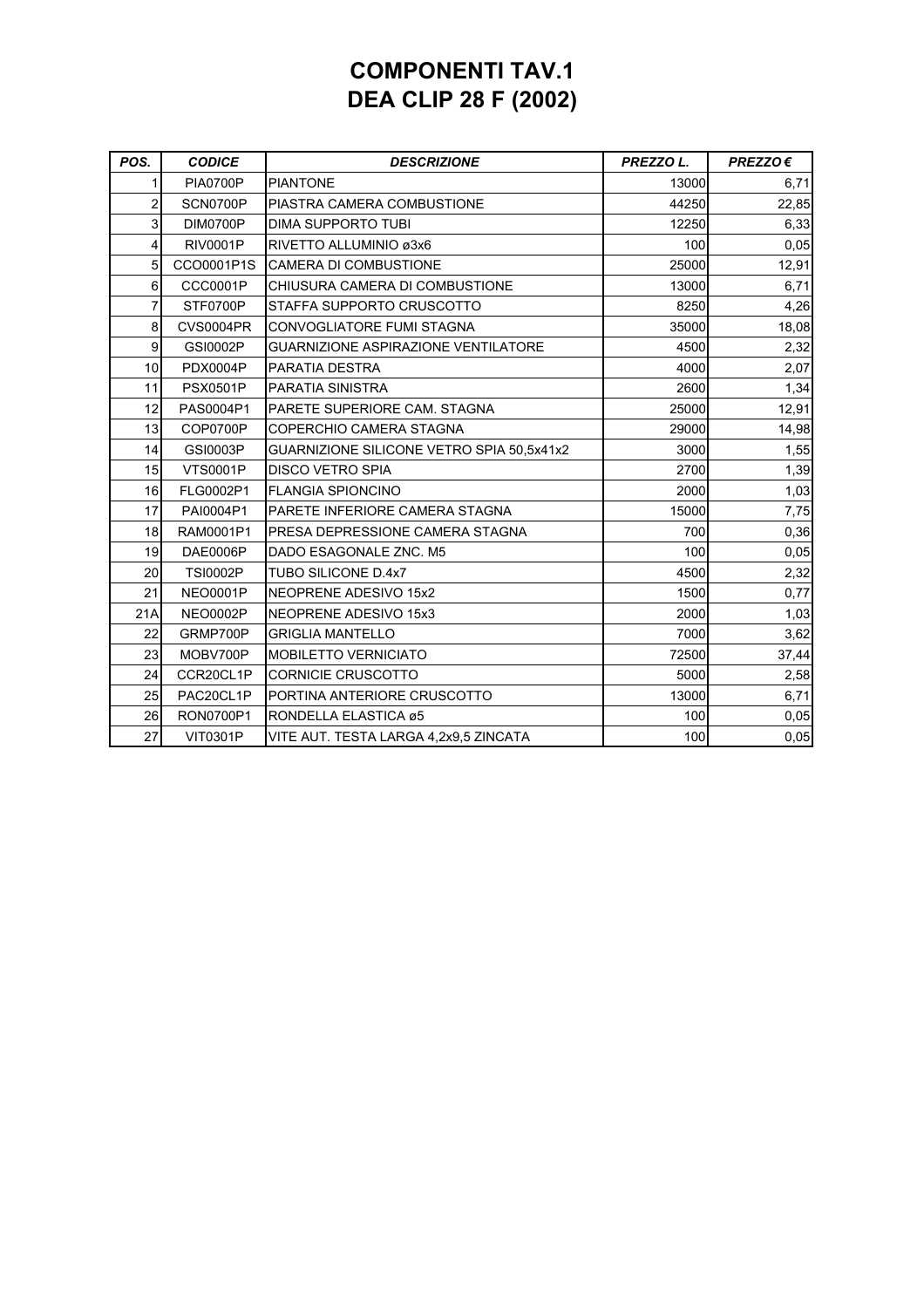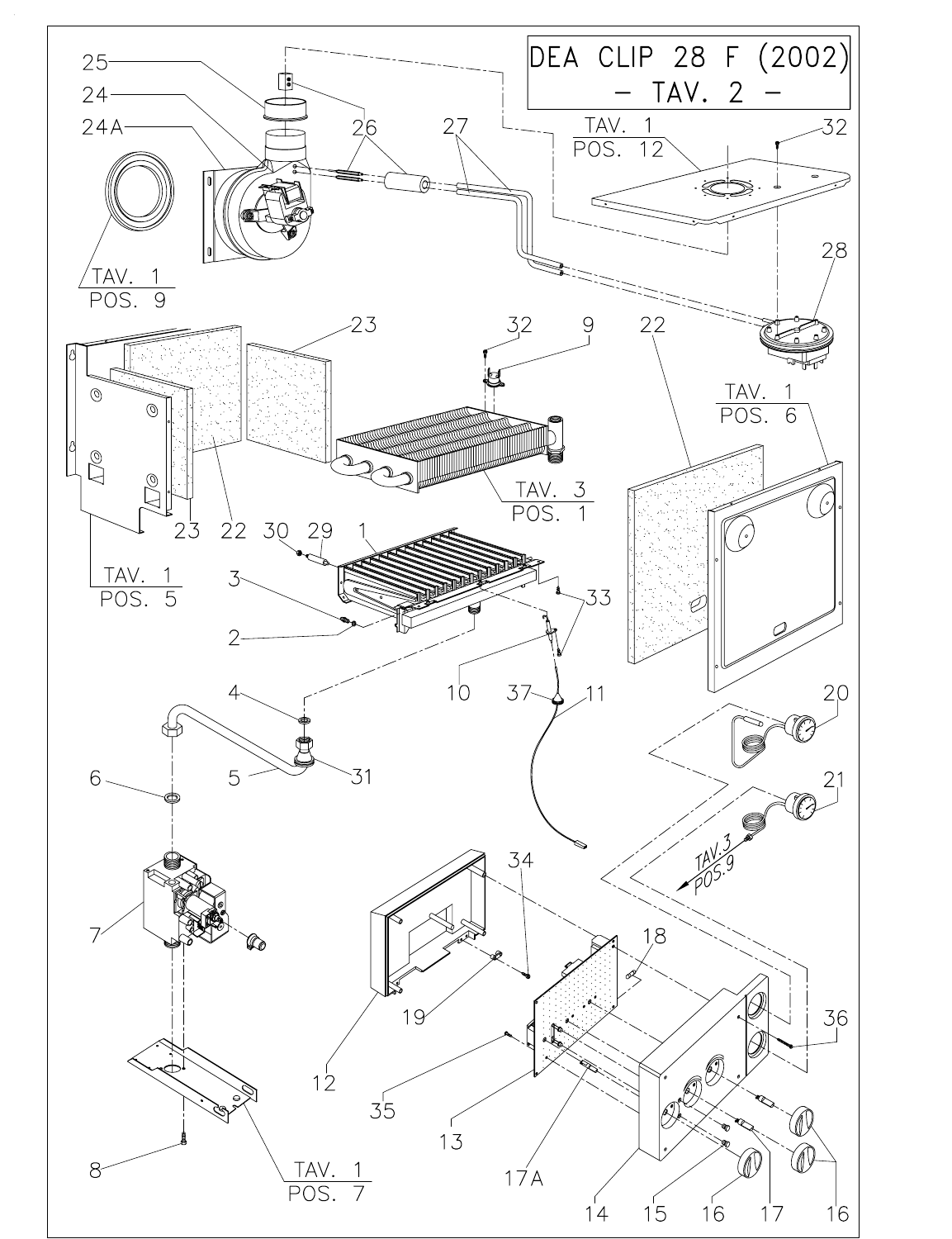## **COMPONENTI TAV.2 DEA CLIP 28 F (2002)**

| POS. | <b>CODICE</b>   | <b>DESCRIZIONE</b>                     | PREZZO L. | $PREZZO \in$ |
|------|-----------------|----------------------------------------|-----------|--------------|
| 1    | BRU0008P        | <b>BRUCIATORE 13 RAMPE METANO</b>      | 121000    | 62,49        |
| 1A   | <b>BRU0009P</b> | <b>BRUCIATORE 13 RAMPE GPL</b>         | 121000    | 62,49        |
| 2    | GUG0000P        | GUARNIZIONE UGELLO                     | 400       | 0,21         |
| 3    | <b>UGE0130P</b> | <b>UGELLO BRUCIATORE METANO (1.30)</b> | 1500      | 0,77         |
| 3A   | <b>UGE0080P</b> | UGELLO BRUCIATORE GPL (0.80)           | 1500      | 0,77         |
| 4    | GFV0003P        | GUARNIZIONE 1/2" sp.2                  | 400       | 0,21         |
| 5    | <b>TUB0702P</b> | TUBO ø14 VALVOLA GAS - BRUCIATORE      | 9250      | 4,78         |
| 6    | GFV0004P        | GUARNIZIONE 3/4" sp.2                  | 500       | 0,26         |
| 7    | VAL0302P        | VALVOLA GAS "845 SIGMA"                | 244000    | 126,02       |
| 8    | <b>VIT0012P</b> | VITE M4x6 T.E. ZINCATA                 | 100       | 0,05         |
| 9    | <b>TER0001P</b> | TERMOSTATO KLIXON 105°C R.A.           | 9500      | 4,91         |
| 10   | <b>ELE0003P</b> | ELETTRODO DI ACCENSIONE E RILEVAZIONE  | 5000      | 2,58         |
| 11   | CAV0004P1       | CAVO PER ELETTRODO CON RESISTENZA      | 6500      | 3,36         |
| 12   | CHI0700P        | CHIUSURA CRUSCOTTO                     | 11500     | 5,94         |
| 13   | SCHM002P1       | MONOSCHEDA TF-AM 37                    | 280000    | 144,61       |
| 14   | CCM20CL1P       | CRUSCOTTO COMANDI                      | 17000     | 8,78         |
| 15   | CLD0003P1       | COPRI LED COLORE BIANCO                | 500       | 0,26         |
| 16   | MAN20002P       | <b>MANOPOLA CRUSCOTTO</b>              | 1000      | 0,52         |
| 17   | ALB0101P1       | ALBERINI PER POTENZ. RES. ACET.        | 500       | 0,26         |
|      | 17A ALB0102P1   | ALBERINO PER INTERRUTTORE              | 1000      | 0,52         |
| 18   | <b>FUS0001P</b> | <b>FUSIBILE 5x20 RAPIDO 2A</b>         | 600       | 0,31         |
| 19   | FER0001P1       | CAVALLOTTO / FERMACAVO                 | 500       | 0,26         |
| 20   | TRM0002P1       | TERMOMETRO BIANCO                      | 20000     | 10,33        |
| 21   | MAN0003P1       | <b>MANOMETRO BIANCO</b>                | 22000     | 11,36        |
| 22   | ICC0001P        | PANNELLO ISOLANTE 288x217x10           | 8000      | 4, 13        |
| 23   | <b>ICC0002P</b> | PANNELLO ISOLANTE 169x198x10           | 4500      | 2,32         |
| 24   | <b>VNT0501P</b> | VENTILATORE                            | 200000    | 103,29       |
| 24A  | <b>FLG0001P</b> | <b>FLANGIA VENTILATORE</b>             | 7500      | 3,87         |
| 25   | GSI0001P        | <b>GUARNIZIONE SCARICO VENTILATORE</b> | 4500      | 2,32         |
| 26   | ACC0056P2       | KIT SONDA ANTI-CONDENSA                | 20000     | 10,33        |
| 27   | <b>TSI0001P</b> | TUBETTO SILICONE ø5x9                  | 4500      | 2,32         |
| 28   | PRS0003P1       | PRESSOSTATO ARIA                       | 70000     | 36,15        |
| 29   | SBR0001P        | SUPPORTO BRUCIATORE                    | 4500      | 2,32         |
| 30   | DAE0005P        | DADO ESAGONALE OTTONE M4               | 200       | 0, 10        |
| 31   | <b>PSI0103P</b> | PASSATUBO ø8x28                        | 3500      | 1,81         |
| 32   | <b>VIT0003P</b> | VITE AUT. ZNC. T.C. 3.5x6.4            | 100       | 0,05         |
| 33   | <b>VIT0001P</b> | VITE AUT. ZNC. T.C. 4,2x9,5 S.P.       | 100       | 0,05         |
| 34   | <b>VIT0016P</b> | VITE AUT. ZNC. T.C. 3.5x16             | 100       | 0,05         |
| 35   | VIT0001P1       | VITE AUT. NICH. T.C. 3,5x9,5           | 100       | 0,05         |
| 36   | VIT0700P        | VITE AUT. T.S. 3x35                    | 100       | 0,05         |
| 37   | <b>PSI0001P</b> | PASSACAVO SILICONE ø14x21 CONICO       | 3000      | 1,55         |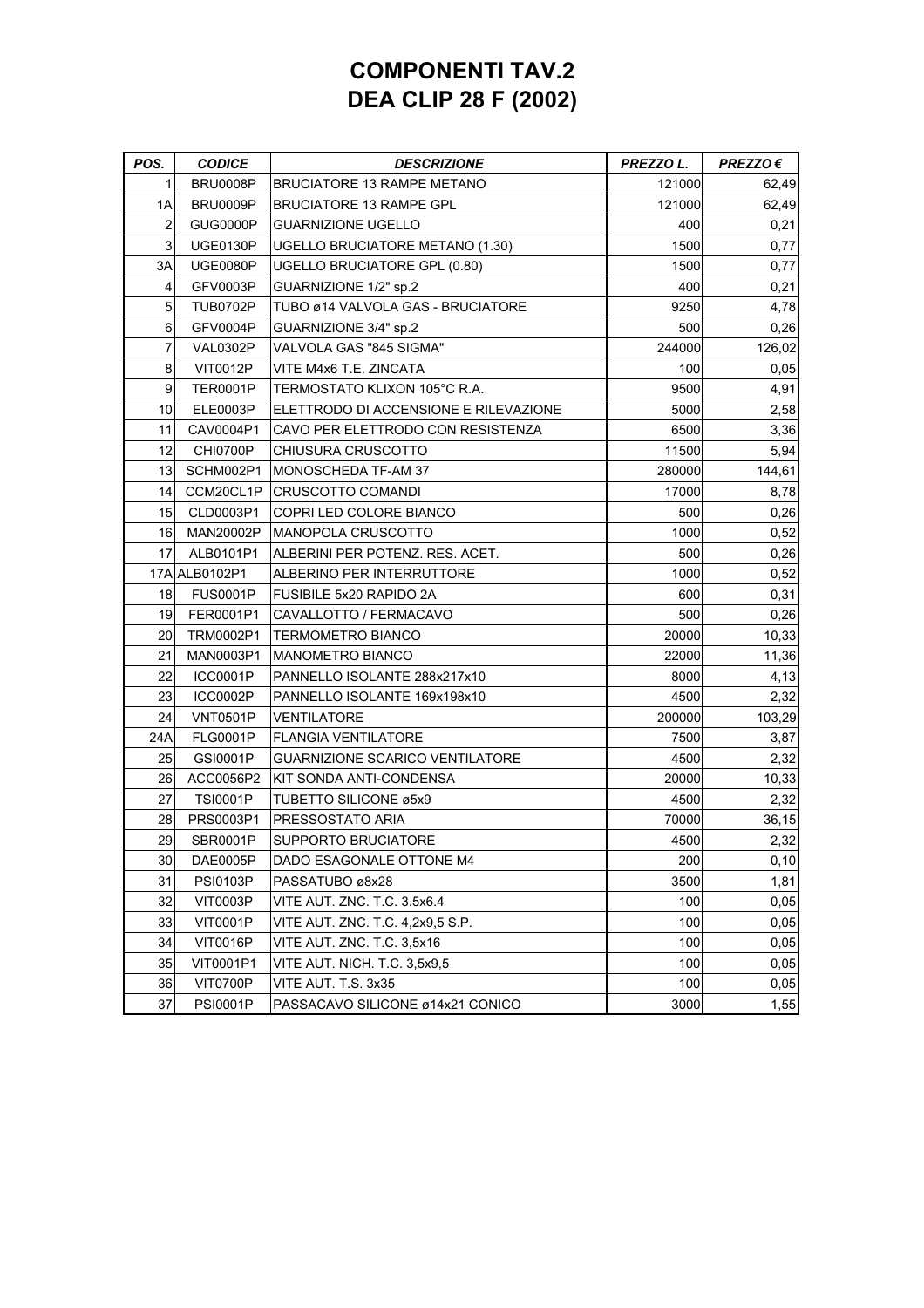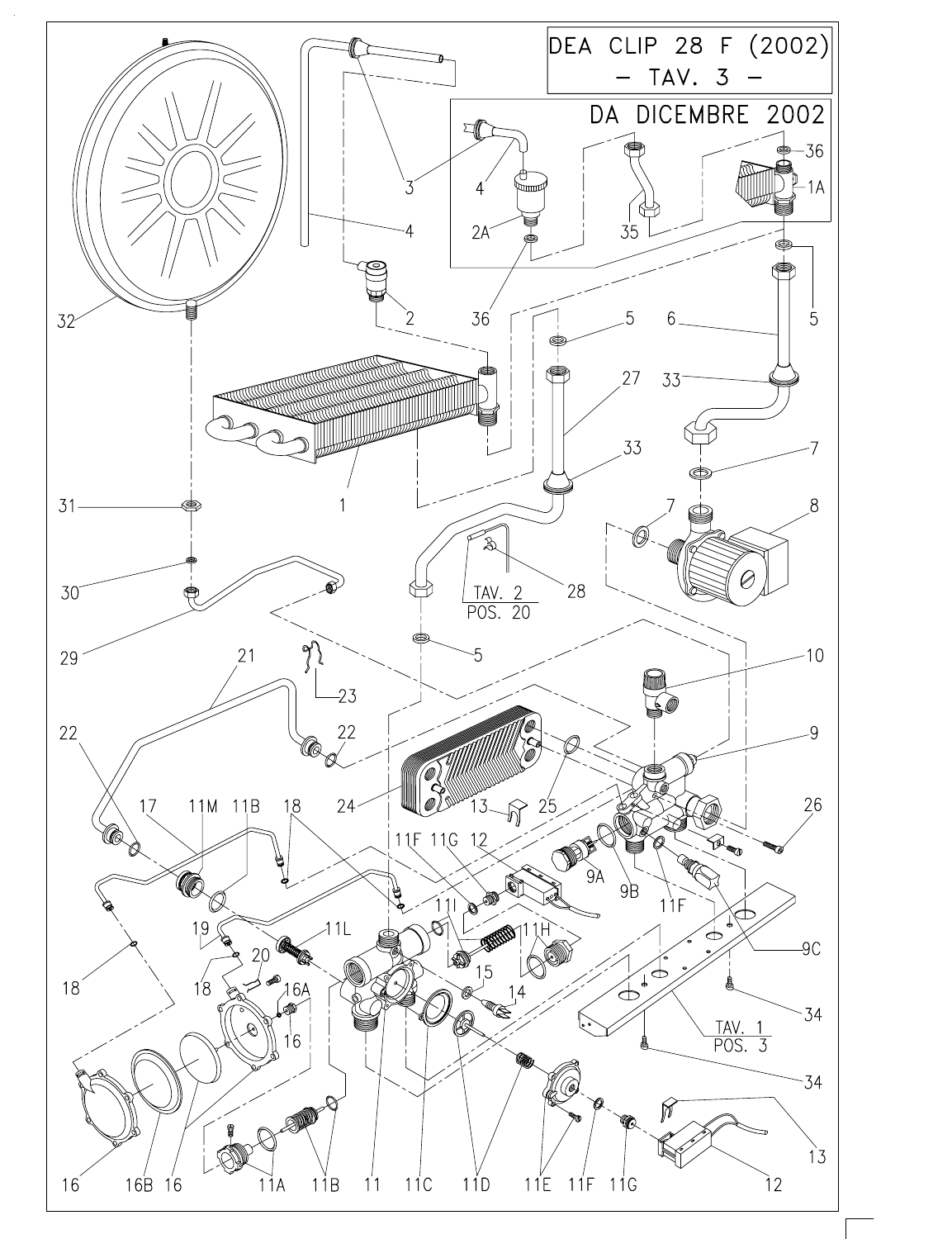## **COMPONENTI TAV.3 DEA CLIP 28 F (2002)**

| POS.       | <b>CODICE</b>                      | <b>DESCRIZIONE</b>                         | PREZZO L. | $PREZZO \in$ |
|------------|------------------------------------|--------------------------------------------|-----------|--------------|
| 1          | SCA0002P                           | <b>SCAMBIATORE H2O/GAS</b>                 | 233500    | 120,59       |
| 2          | <b>VAL0700P1</b>                   | VALVOLA SFIATO ARIA AUTOMATICA 1/2"        | 11500     | 5,94         |
| 3          | <b>PSI0001P</b>                    | PASSACAVO SILICONE 14x21 CONICO            | 3000      | 1,55         |
| 4          | <b>TCR0001P</b>                    | TUBO CRISTAL 8x12                          | 2500      | 1,29         |
| 5          | GFV0004P                           | GUARNIZIONE 3/4" sp.2                      | 500       | 0,26         |
| 6          | TUB0700P                           | TUBO D.18 CIRCOLATORE - SCAMBIATORE        | 12400     | 6,40         |
| 7          | GFV0005P                           | GUARNIZIONE 1" sp.2                        | 600       | 0,31         |
| 8          | CIR0700P                           | CIRCOLATORE ATTACCO FRONTALE 1"            | 210000    | 108,46       |
| 9          | GRU0700P                           | GRUPPO RITORNO + RUB. CARICO - REG. FLUSSO | 111000    | 57,33        |
| <b>9A</b>  | GRU0105P1                          | ELEMENTO DEPRESSIONALE                     | 30000     | 15,49        |
| 9B         | ORI0104P1                          | O-RING 128 PER TAPPO                       | 1000      | 0,52         |
| 9C         | RUC0101P1                          | <b>RUBINETTO DI CARICO BASEL</b>           | 15000     | 7,75         |
| 10         | VAL0700P                           | VALVOLA SICUREZZA M-F 3ATE 1/2"            | 14000     | 7,23         |
| 11         | GRU0101P1                          | GRUPPO DI MANDATA TRE-VIE                  | 162500    | 83,92        |
| 11A        | RICD <sub>101</sub> P <sub>1</sub> | <b>DISTANZIATORE</b>                       | 25500     | 13,17        |
| 11B        | <b>RICA102P1</b>                   | OTTURATORE RISCALDAMENTO                   | 16500     | 8,52         |
| 11C        | MEM033P1                           | MEMBRANA PRESS. SIC. BASEL                 | 3200      | 1,65         |
| 11D        | <b>RICF101P1</b>                   | PIATTELLO CON ASTINA                       | 5000      | 2,58         |
| <b>11E</b> | <b>RICG101P1</b>                   | <b>COPERCHIETTO</b>                        | 21000     | 10,85        |
| 11F        | <b>RICC105P1</b>                   | GUARNIZIONE ALL. ø12 x 16 sp.1,5           | 200       | 0, 10        |
| 11G        | RAC0101P1                          | RACCORDO GUIDA ASTINA PER MICRO            | 5000      | 2,58         |
| 11H        | <b>RICL101P1</b>                   | <b>TAPPO RACCORDO</b>                      | 6000      | 3,10         |
| 11         | <b>RICB102P1</b>                   | OTTURATORE SANITARIO                       | 12500     | 6,46         |
| 11L        | RICN <sub>101</sub> P <sub>1</sub> | OTTURATORE BY - PASS                       | 4000      | 2,07         |
| 11M        | RIC0101P1                          | RACCORDO BY - PASS                         | 9000      | 4,65         |
| 12         | <b>MICS101P1</b>                   | <b>MICROINTERRUTTORE 2 FILI</b>            | 16000     | 8,26         |
| 13         | MOL0101P1                          | <b>MOLLETTA FISSAGGIO MICRO</b>            | 500       | 0,26         |
| 14         | SON0101P1                          | <b>SENSORE 10K</b>                         | 12500     | 6,46         |
| 15         | GVF0001P1                          | <b>GUARNIZIONE FASIT ø10.2</b>             | 400       | 0,21         |
| 16         | GRU0102P1                          | <b>GRUPPO MEMBRANA DIFFERENZIALE</b>       | 50000     | 25,82        |
| 16A        | ORI0105P1                          | O-RING R1 x GUIDA ASTINA                   | 500       | 0,26         |
| 16B        | MEM0101P1                          | <b>MEMBRANA SANITARIO</b>                  | 4600      | 2,38         |
| 17         | TUB0106P1                          | TUBO ø5 VALV. DEVIATRICE 1                 | 11500     | 5,94         |
| 18         | ORI0101P1                          | O-RING TUBO VALV. PRESSOSTATICA            | 500       | 0,26         |
| 19         | TUB0107P1                          | TUBO ø5 VALV. DEVIATRICE 2                 | 11500     | 5,94         |
| 20         | MOL0102P1                          | MOLLETTA FISSAGGIO TUBETTI DEPRESSIONE     | 500       | 0,26         |
| 21         | <b>TUB0703P</b>                    | TUBO ø10 BY-PASS                           | 20500     | 10,59        |
| 22         | ORI0102P1                          | O-RING TUBO BY-PASS                        | 500       | 0,26         |
| 23         | MOL0103P1                          | MOLLETTA FISSAGGIO TUBO BY-PASS            | 1000      | 0,52         |
| 24         | SCAR101P1                          | SCAMBIATORE H2O-H2O 14 PIASTRE             | 123000    | 63,52        |
| 25         | ORI0103P1                          | O-RING PER SCAMBIATORE A PIASTRE           | 500       | 0,26         |
| 26         | <b>VIT0011P</b>                    | VITE 5x16 INOX                             | 300       | 0, 15        |
| 27         | <b>TUB0701P</b>                    | TUBO ø18 SCAMBIATORE - GRUPPO OTTONE       | 16000     | 8,26         |
| 28         | MOF0001P                           | <b>MOLLA FERMABULBO</b>                    | 1000      | 0,52         |
| 29         | <b>TUB0704P</b>                    | TUBO D.8 VASO ESPANSIONE                   | 8250      | 4,26         |
| 30         | GFV0002P                           | GUARNIZIONE 3/8" sp.2                      | 400       | 0,21         |
| 31         | CDA0003P                           | CONTRODADO 3/8" CH.19                      | 2400      | 1,24         |
| 32         | <b>VES0700P</b>                    | VASO ESPANSIONE It.7                       | 68000     | 35,12        |
| 33         | <b>PSI0002P</b>                    | PASSATUBO 14x38                            | 3500      | 1,81         |
| 34         | VIT0002P1                          | VITE M6x8 T.C. FISSAGGIO GRUPPO            | 150       | 0,08         |